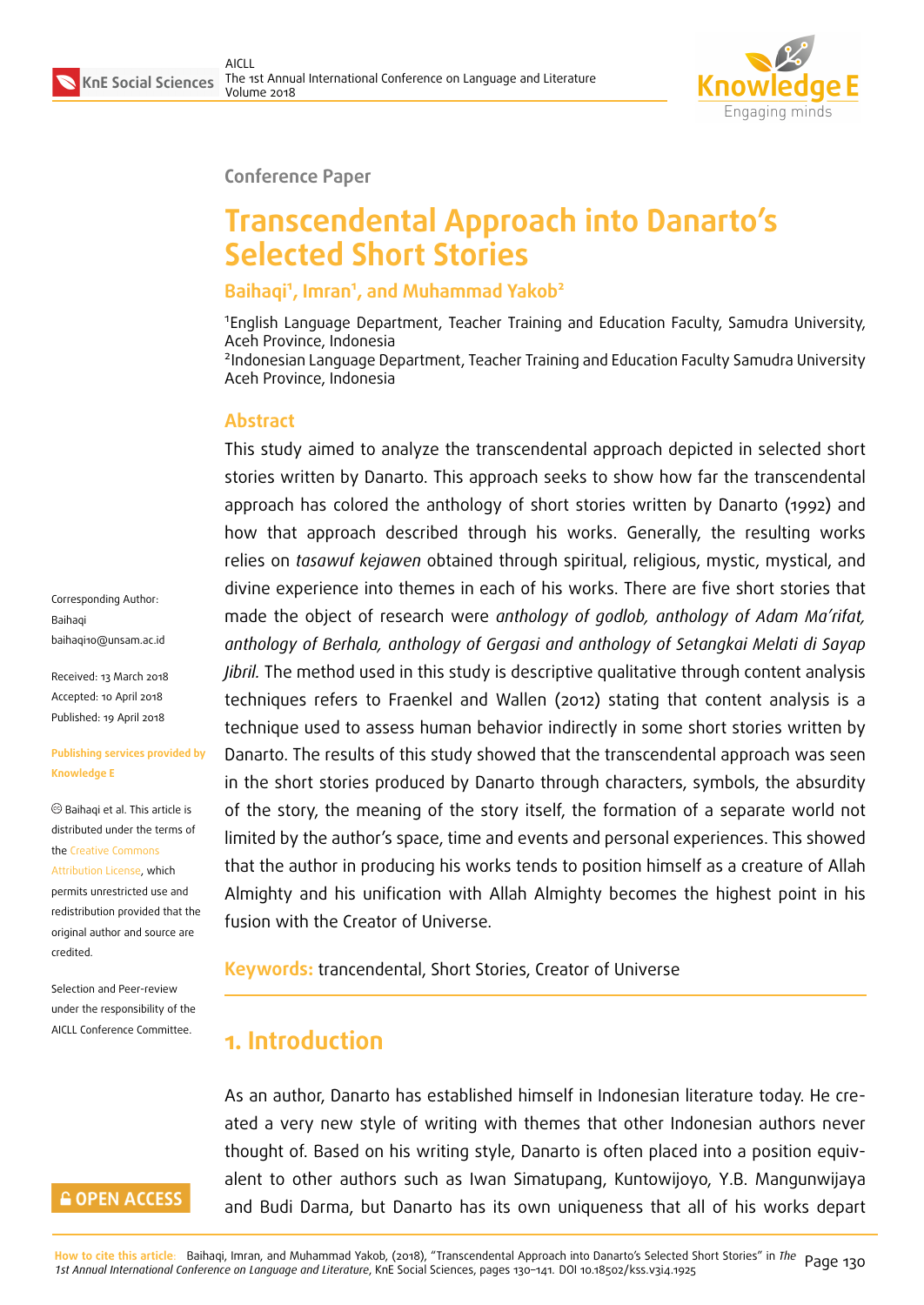



from *Tasawuf Kejawen* where was the way of storytelling derived from the style of telling *wayang*. The awarding of Horison's literary magazine to the short story "*Anak Panah Menembus Jantung*", as the best short story of 1968 is one of the first official judgments of Danarto's short story. The reason given by Horison's editorial in giving the prize is: "This story in its entirety brings a mystical atmosphere, which brings the reader to feel himself in touch with a world that exists outside the real world we live in on a daily basis. The story is a new form in Indonesia. Then it is expected that he will be the motivation for other authors to produce new areas for the world of short stories in Indonesia ". Budiman (1992: 71) in the introduction to the anthology "*Adam Ma'rifat*" said that Danarto's works were born from an unconscious state. This is felt when we read short stories like "*Adam Ma'rifat*" and short stories that begin with the song and the words "*Cak*" repeatedly. In the short stories were incorporated with a number of concrete poems, this is such as a way to bring the reader to an unconscious atmosphere, because as we know that in the oral form of repetitive spells are basically concrete poems that bring the listener to an unconscious atmosphere or possessed because he has mystical values. In the preface of the anthology of "*Berhala*", Umar Kayam (1991: 9) says that perhaps no short story writer in Indonesia has since consciously created a replacement world like as Danarto. His works are filled with an unreasonable atmosphere, deliberately created to fit the stage of his strong sensibilities. Umar Kayam also said that the transcendental approach which has been developed by Danarto through the previous short stories is somewhat altered with the intent of the author not to leave the real world as well as not completely abstract. The author also does not completely abandon the atmosphere that always appears in his short stories. It is true that in short stories many authors take up events in our daily lives, but soon we are brought back to an unreasonable mood, to an atmosphere where everyday events may be thrown into a strange and absurd atmosphere. Aveling (2002: 21) had been translated Danarto's short story into english version and took place him with William Blake an mystical poem from England that alive at the earliest of 19th centuries. Raffel (1999: 32) argues that Danarto has made an entirely new experiment. He was not only created, but also re-created his world by extracting inner problems. Stories not only move dramatically, but even always jump and readers are not only touched, shaken and trembling because so strongly Danarto has touched us in a unique way. Mahmud (1990: 5) in the conversation about "*Danarto Mencari Cahaya Ilahi*" sees that the spiritualism of Danarto is very close to the level of human selfdevelopment that passes through the teachings of Islam. Human levels in the approach of self with Khalik consists of four kinds of levels namely: Shari'a, tarikat, hakikat and makrifat. Shari'a is a description or rule, tarikat is the implementation, hakikat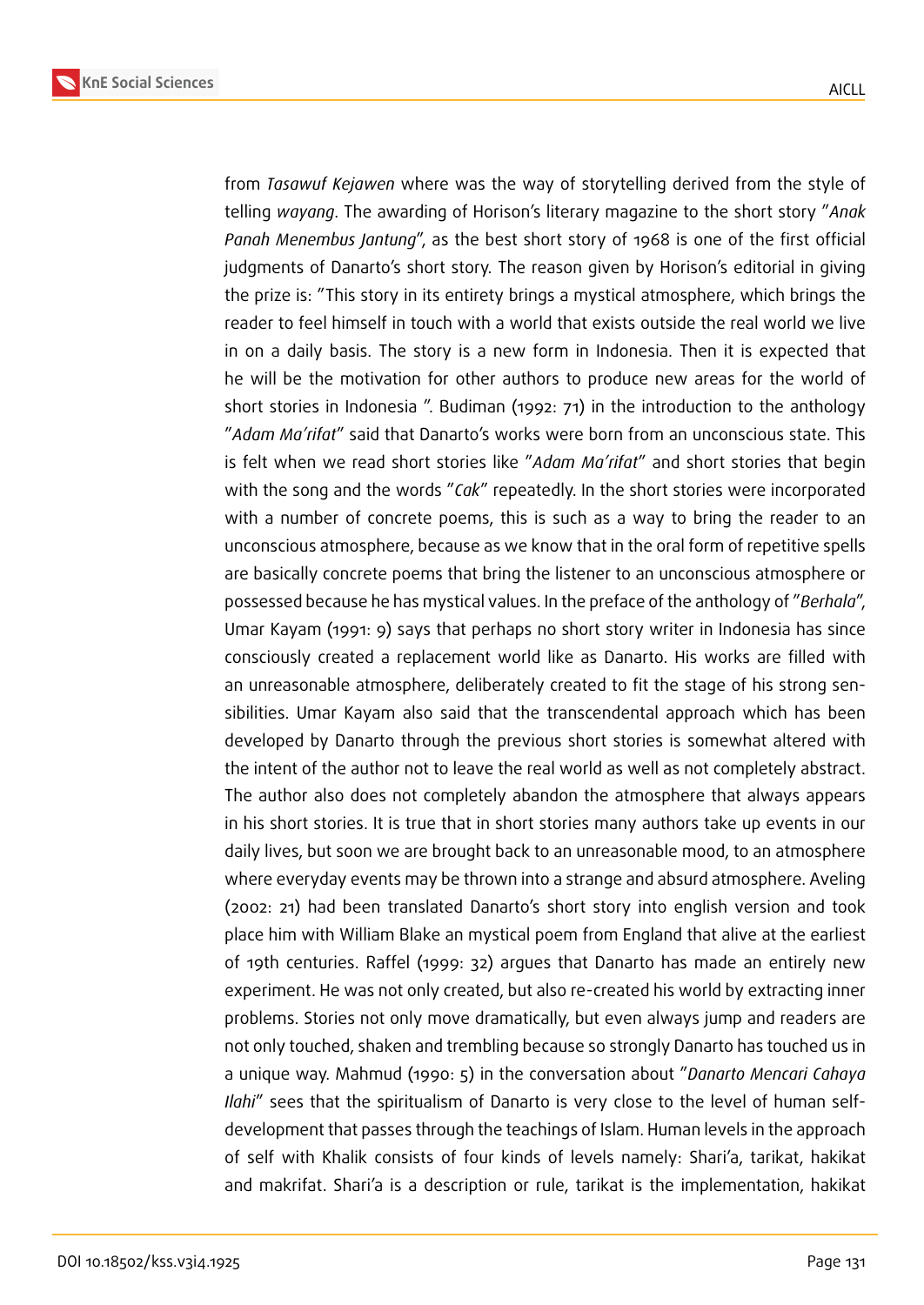

is the state and makrifat is the true goal of the real knowledge of God. Hadi, Abdul W.M. (1996: 87) saw that the humans who were raptured in Danarto's short stories were lost human beings of history. Those who want to be the ultimate human beings must know the knowledge of the universe, of the nature of creation, of the deity, the matter of philosophy, the state or art will be in human power if it has acquired the essential knowledge of the universe. Only humans who live His Lordship alone can create great works. Korrie Layun Rampan (1980: 6) states that the short story written by Danarto had been failed to reach this destiny and haven't a highest intellegience. He also said the enlightment carried out by Danarto was conciousness, This statement supported by Soejanto (1984: 45) assummed that the short story written by Danarto was a pioneering into indonesian literary works. Based on the above explanation, the researcher are interested to analyze the transcendental approach into Danarto's selected short stories.

### **2. Literature Review**

Some writings that have studied Danarto's short stories tend to ask the dimensions of this reason. Djoko Sapardi Damono (1993: 57) when giving the introduction to the anthology *Godlob* trying to see from the aspect of reason. While Rahayu (1999: 6) focuses his study on the anthology of *Godlob and Adam Ma'rifat* by seeing the dialectic between the real world and the unreal. He also assessed the conflict of the truth of conversion through the Short story of *Kecubung Pengasihan*. While Sri (1992: 18) considers that the play of reason (absurdity) in the short story of Danarto is a precathartic pantheistic view. The assessment tends to view Danarto's short story as a non-realist work. This can be seen from the potential utilization of language. The language style in Danarto's short stories is strong and even allegorical. Danarto is very clever in playing the metaphorical nuances of language as well as in the use of rhetorical apocryphal words / discourses that move aporistically. Th. Rahayu (1989: 18) considers God for Danarto the most missed place in the world. He is like running away from the outer world because he is not concerned with the life that has made him full of sin. He also studied reality and came into direct contact with God without any intermediaries so the author tended to choose a transcendental approach to dealing with God. Most of Danarto's works have been traced by the Faculty of Cultural Studies of Gajah Mada University through *Memahami Cerpen-Cerpen Danarto* The results suggest that Danarto's short stories present transcendental and mystical through his short stories. The theme is related to the world of kebatinan. In addition the short stories are allegorical. Figures, events and background short stories are seen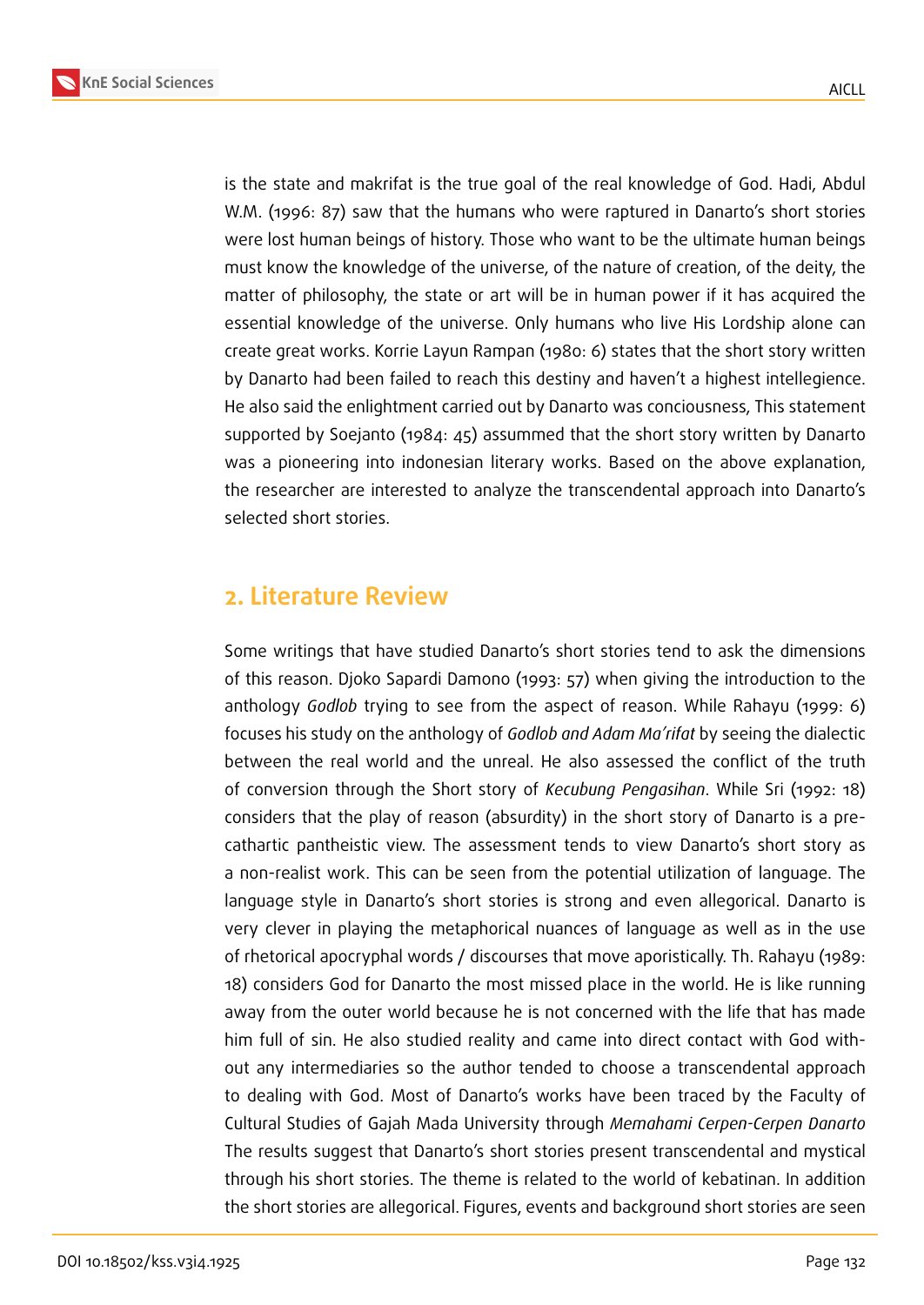**KnE Social Sciences**

as the personification of the author's idea of a Javanese mystic and the creature's longing to unite with God. This research suggested that the characters in Danarto's short stories represent a certain inner attitude according to spiritual's conception. Thus it is natural that the conflicts faced by the character is a physically inward conflict may not be logical because the conflict is not based on the development of character. This research also mentions that raising the figures of the existing tradition is more favorable to the author because the story of the character is already known, just turn around and see it through spiritual conception. Although, in conclusion, his research states that Danarto praised his own place in Indonesian literary repertoire. Sri (1997: 35) sees the short stories of Danarto from two aspects: the author is considered to contribute a new style in the world of Indonesian short stories through elements of poetry, music and painting. These elements give the impression of poetic, musical and decorative artisitik. In the second aspect of the author using imaginative communication that is non-dimensional means that the characters and the background are not tied to the dimensions of space and time. The author selects consciously through deep meditations for the exposure of the transcendental view. While the background is a psychological symbolization that frames into an impressive portrait of Danarto's world. Kinarto (1985: 12) explains that Danarto is portrayed as a horrific painting of events. Nature painting is being shaken and telling stories without knowing space and time. All past and present events have come together. The story for Danarto is a means to accomplish something to be displayed with the intention of opening the way of the creation of a story. Understanding the meaning in short stories Danarto always difficult, due to we do not know the background of his authors appropriately. Even if the theme is social, it is still easy to understand, but Danarto's short stories are always full of deep and deep religious dimensions. He as a transcendental-translated writer has the depth of contemplation in lifting the transcendence of reality, He not only sees reality but also abstract and metaphysical. Readers are confronted with a world of conventions that can not be achieved by logic and senses. Suwondo (1986: 2) describes that Danarto's short stories were born in an unconscious state where the author seems to have a dialogue with God. In this case Danarto as a human being returns all that is in him to get closer to Allah SWT, so the transcendental approach is inherent in his works.

### **3. Research Method**

The method used in this study is descriptive qualitative through content analysis that try to interpret transcendental approach in selected short stories Danarto through mystical markers or symbols. The symbol or symbol that is in the short story is a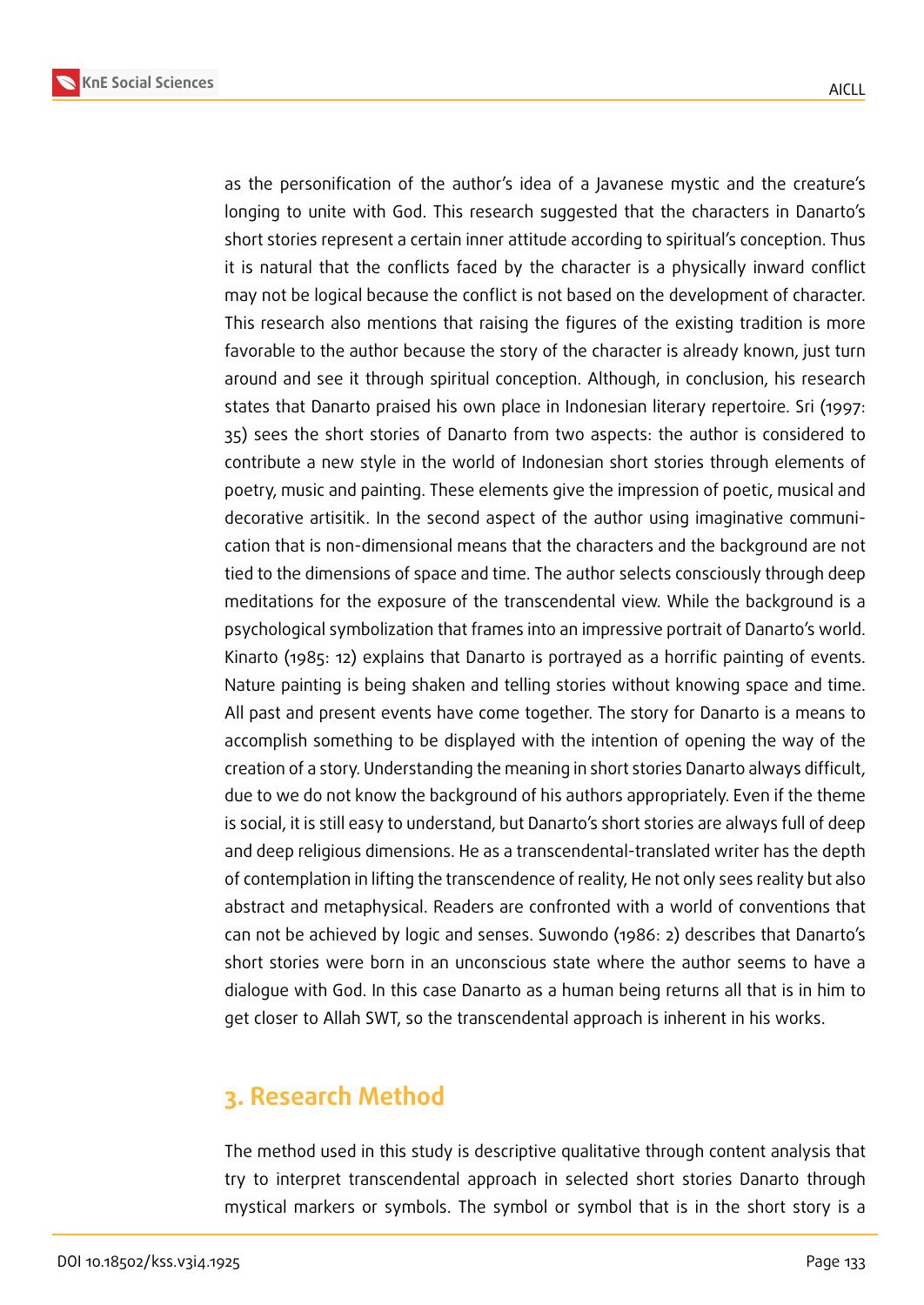

process to know more about the existence of the Creator. The author also provides space for the process of appreciation and transcendental experience to recognize the various gajalas and phenomena. This technique refers to Fraenkel, Wallen and Hyun (2012: 60) stating that content analysis is a technique used to assess human behavior indirectly in some short stories written by Danarto.

# **4. Discussion**

#### **4.1. Anthology of Godlob**

At the beginning of this Godlob anthology there is a preface written by Sapardi Djoko Damono who says that: "In these stories, Danarto actually cursed our tendency to desperately cling to reason in his parodically mocked not merely social conditions, false morals and faith filled with pretense, but especially literature itself ". There are two versions of a collection of short stories 'Godlob' one with the title Godlob (published Dongeng dari Dirah, 1975) and other 9 short stories (Nusa Indah publication, 1977). Although the title is different, but the contents of both sets of short stories are the same. A short story with a heart image stabbed by an arrow or better known as "*Rintrik*" tells the absolute power possessed by God. In this context the relationship of Rintrik with God is the surrender of a servant to His Creator. There was a kind of jealousy of Rintrik against the corpses of the babies he buried who turned out to be faster facing the Divine than he was. Similarly, in some other dialogues, where Rintrik symbolizes himself as God. And this corresponds to al-Hallaj's concept of Ana al-Haqq. This short story as said by Ling (1989: 75) as if presented in an unconscious atmosphere. The short story was awarded Horison as the best short story in 1968, telling about Blind Rintrik who was working to bury the bodies of babies who disposed in a valley. In this short story the author has managed to express a very interesting conversation between Rintrik, a blind woman to a number of hunters. In this short story of "*Rintrik"* the hunter said to Rintrik the main character of this short story, Rintrik I weak then I must be in power, here Danarto refers to al-Hallaj in the book Thawasin. Fir'aun actually made him almighty like God because he felt weak. When he, Fir'aun said 'I', then I mean that the low desire or ego that Nietzche (2002: 54) termed the will of power (de Wille zur Mach), Lust or something like this is said to be a self that has not experienced transcendence and purification. The peak of mystical activity is always portrayed as the union of man with God, uniting the lover with his Beloved. The life of a mystic in essence is a longing yag increasingly culminated in the Beloved who is none other than his own Creator. Like most stories, ancient tales always contain a transcendental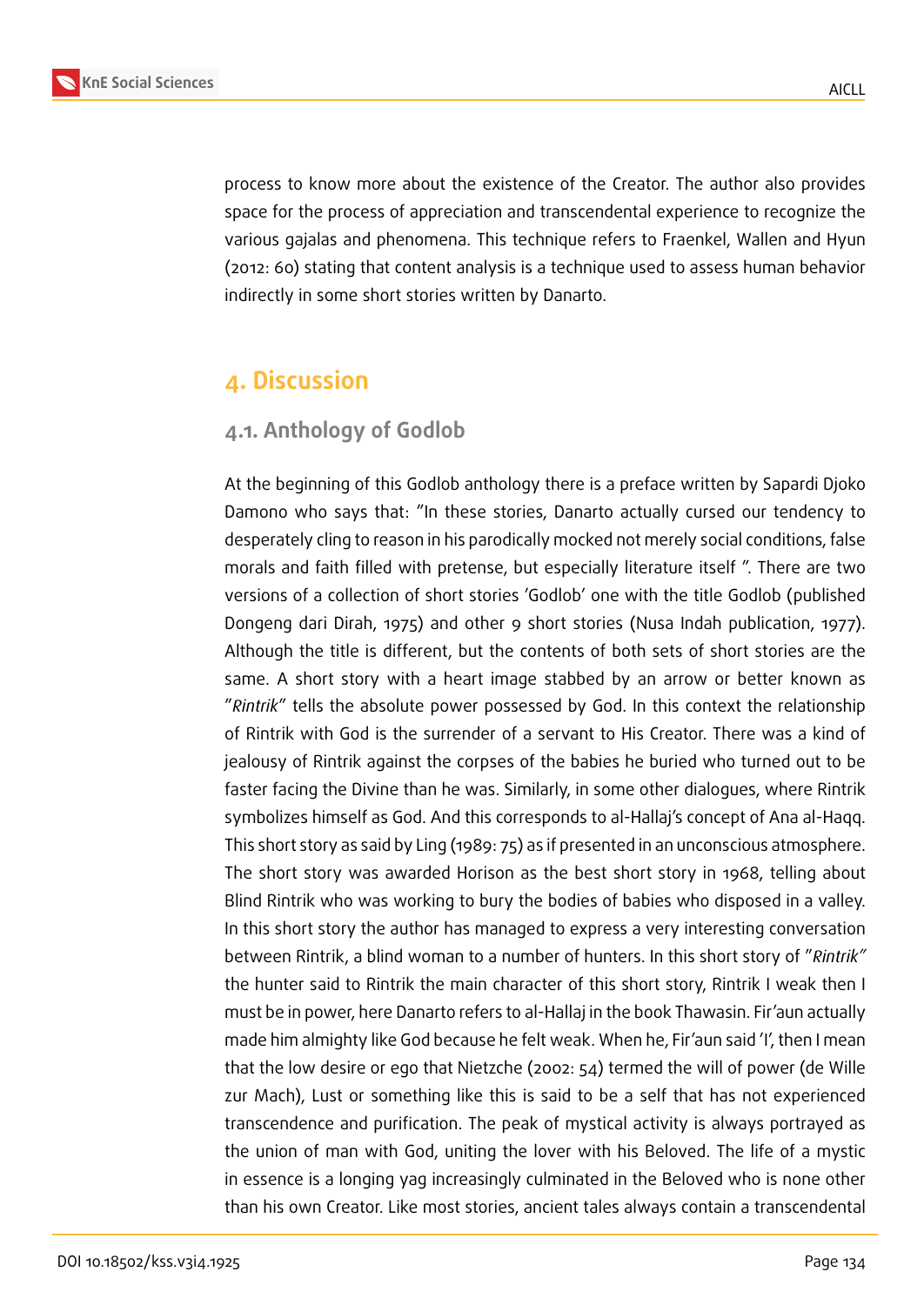process. And the language itself basically always presents the thoughts. At Danarto, language and stories are utilized to the greatest extent possible for the purpose of communication of the basic ideas of the tendencies of the narratives. These basic ideas are complexly dispersed in the parts of the story continuously, the plot and the story itself serve only as a tool for conveying all of its ideas. And the most interesting thing about Danarto is his profound religious thought that almost all of his stories are put forward as spiritual rebellions. Humans tend to re-question its presence, of its existence from the Creator. In fact, humans are not free to choose one another, they are interconnected because humans are formed in the community in the order of society that nourishes and accompanies them. Youths in short stories "*Godlob*" and "*Rintrik*" as well as wild women living on the streets or Ahasveros are both fighting on the human circle or the environment are humanized and always commenting on their lives so that in this condition they may elevate themselves into heroes or heroes or become God as well as being a daif and poor slave. And that kind of tone is beautifully presented in all of Danarto's short stories.

#### **4.2. Anthology of Adam Ma'rifat**

The anthology of "*Adam Ma'rifat*" written in 1982 consists of six short stories written by Danarto. In this short story the world of his talk encompasses the issue of illumination or mystical enlightenment. The author still conveys a transcendental approach in addition to holding hands with materials and objects that live in the universe such as air, gas, soil, animals and plants. In the short story "*Mereka Toh Tidak Mungkin Menyaring Malaikat"* the author shows some symbols that need to be interpreted in depth. It is told how the angel Gabriel descends revelation like a kite and the children so enjoy the angel and a gardener is so engrossed sewing his net to catch the angel Gabriel. Revelation for Danarto is universal, it can be present everywhere and in any form. As long as we want to catch it and have a sharp inner vision. This view is similar to the view of Jalaluddin Rumi which states that the revelation every second may come down if we want to connect ourselves with the Supreme Being. Likewise in the short story "*Adam Ma'rifat*" Danarto showed enlightenment deeply with the essence of divinity and we are immediately faced with the statement of spiritualism or unio mysticsm. A statement that is not dry, rich with fantasy and imagination, comparison and perlambagan almost entirely based on the symbolism of tasawuf and story of the prophets. So true mystical unity can be obtained when basically a person is blessed with inner vision. The short story of *Adam Ma'rifat* shows the authenticity of the literary tastes and the brilliance of his ideas both in the making of themes and in the expression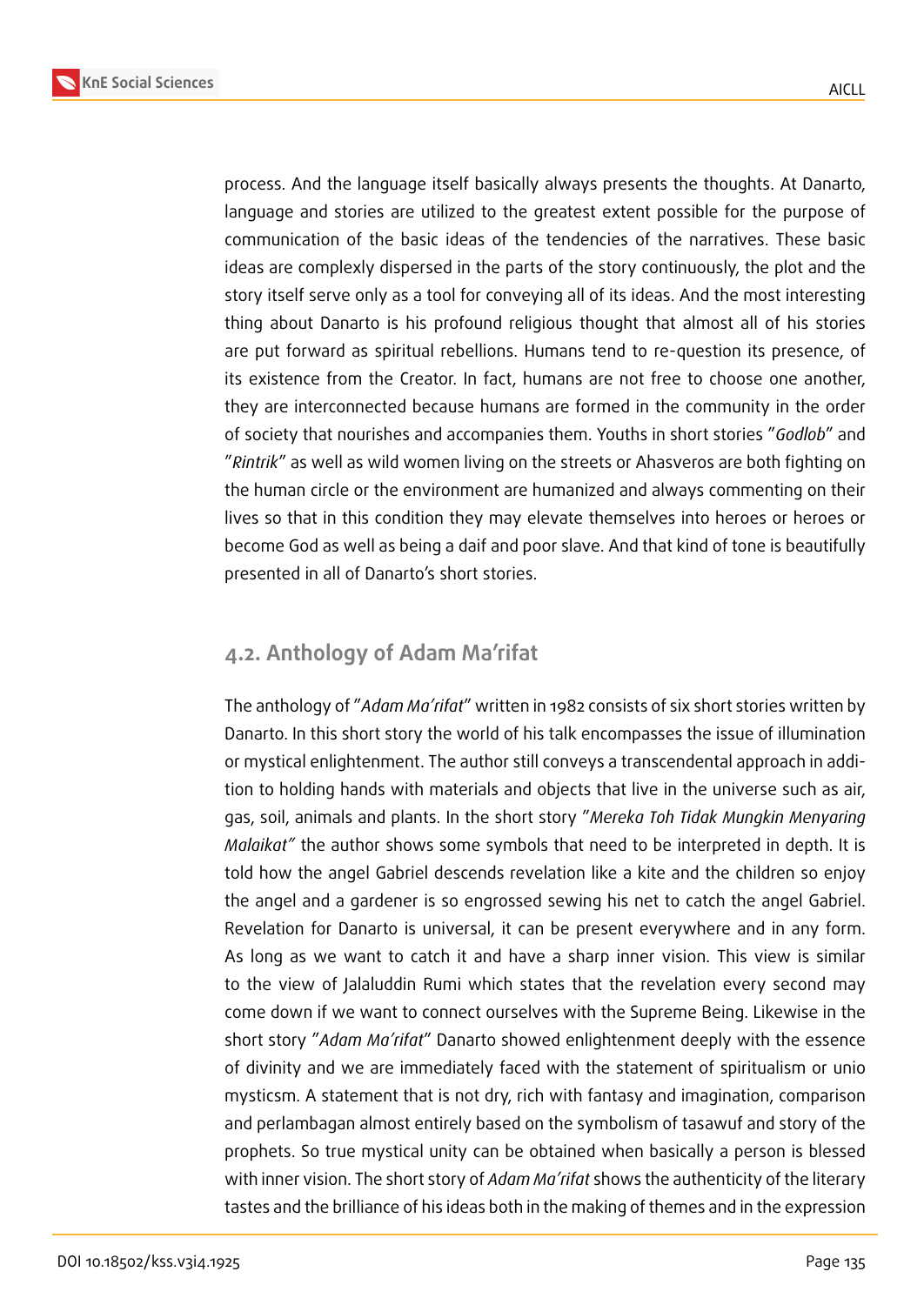of language. The short story "*Adam Ma'rifat*" is more prominent to the man who reached the level of ma'rifat namely the direct knowledge of Allah SWT. The short story "*Adam Ma'rifat*" is said to be Danarto's experience with *Wahdatul Wujud* Hamzah Fansuri. God is everywhere and man is on earth Allah Almighty which (temporarily al-nafs) has only secebis (like a speck of water in the middle of the ocean) than the attributes of Allah SWT. The setting is very close to the 'distant journey' mentioned by Danarto as a symbol for the vehicle to go to the makrifatullah road as Hamzah Fansuri's proclamation of the spiritual journey with the symbol of the 'boat'. The short story "*Adam Ma'rifat*" is regarded as the scope of authors through an endeavor to keep in touch with God as a source of origin. This process can be achieved through deep transcendence, elevated religious experience *(tazkiyah al-nafs*) and concerned and contemplation of mystical depictions (*tajarul al nafs*). James Morris Winston (1981: 23) calls this transcendental journey as "*tajarrud al-nafs*" (self-union) which is the unity of the self experienced by the existential existential existence within us. Through this process we will feel ourselves as if they are motions derived from the ultimate and hidden nature. Our inner visions will be exposed to all things hidden. The condition we must free ourselves from events and direct the view continues to the nature that is behind the events. This transcendental literary income is more directed towards the pursuit of life's problems and more than the pursuit of digesting the spiritual experiences which are referred to as "*tazkiyah al nafs*". Through this mujahadah process one will gain inspiration for trying to get the eyes of the basirah, the inspiration that he got is with the Supreme Nature that is with the permission of Allah SWT.

### **4.3. Anthology of Berhala**

The anthology of Berhala shows that the author is increasingly familiar with the Islamic literary tradition, typically sufism literature. Familiarity can be seen in the aesthetic insights that underlie the writing of the story. Although Danarto discloses social problems that are always encountered in society such as corruption, high-level scandals, nepotism, abuse of power and gap between generations but the stories presented are coated by displaying transcendent shadows of nature. In this anthology the social and transcendental dimensions are completely incorporated in accordance with the tradition of Sufi literature which is an important renewal in the history of short story writing in Indonesia. Danarto tried to tell the public that Allah SWT which determines qada and qadar human can not resist the will of Allah SWT. That is the creator of universe determine fate and destiny of human being. Man is just designing and Allah Almighty is in charge of it. Apparently Danarto in his collection of short stories that now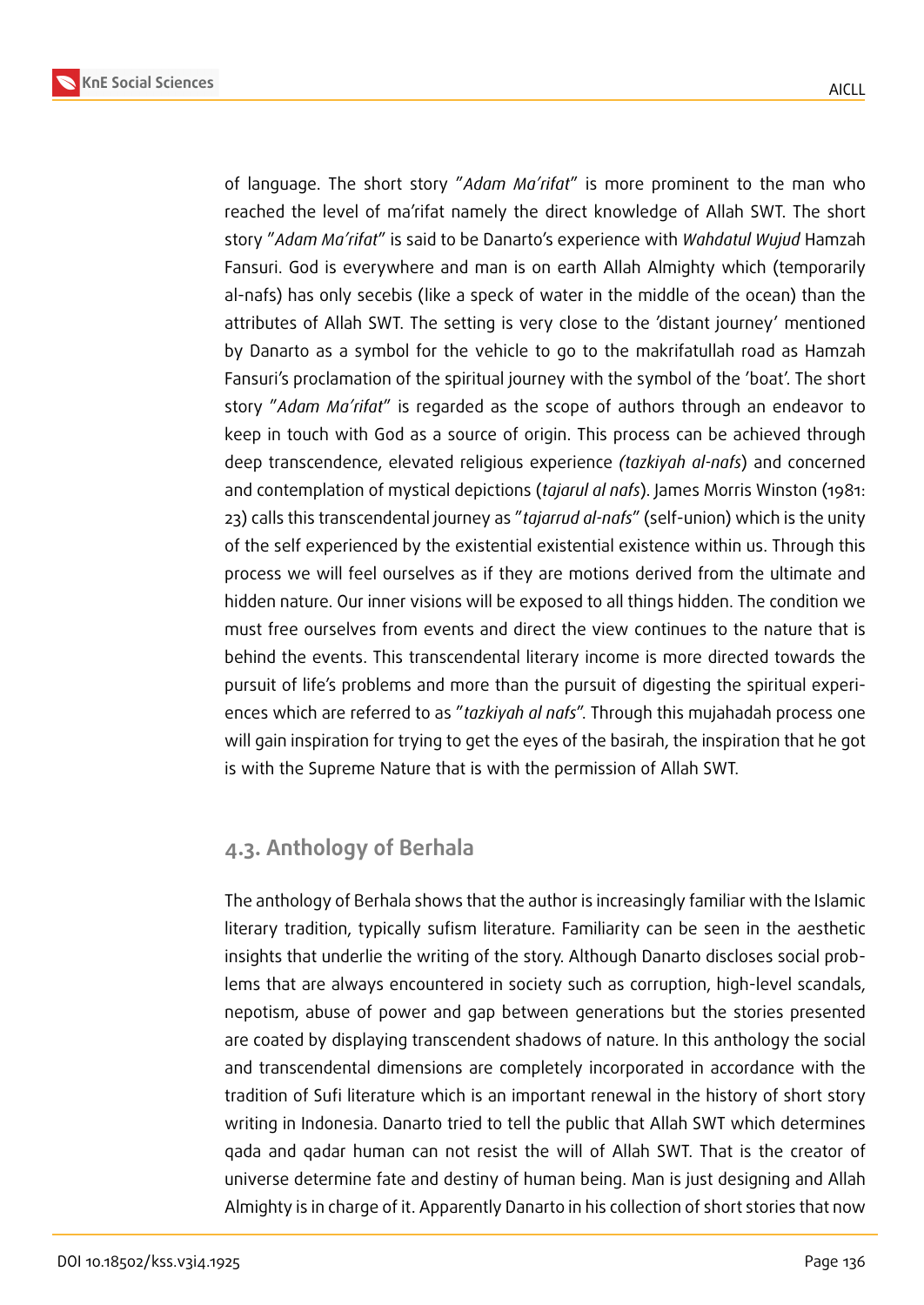

want to present upright in the midst of turmoil and symptoms in society. Watching her comments sometimes invites her to laugh too. Yet it always closes with a kind of warning that man is unpredictable, for he is part of a great scenario beyond his power. Perhaps with this assumption we may still put Danarto as '*transcendental*' writer, a writer who still follows a *Wahdat al-Wujud* principle. Thus the turn of the world he creates in his stories is still in order to understand and also to glorify the mystery of the unity of the Creator, Allah Almighty.

### **4.4. Anthology of Gergasi**

The anthology of *Gergasi* consists of 13 short stories written in 1993. The short story of "*Allah Berkenan Mengabulkan Permintaan Besok"* tells a conversation between a man and a tree about God's desire to reveal His form. The conversation continues into the question of signs of God's presence through His power. The signs are a sign that humans should always remember Allah SWT. The friendship continues until finally the trees are deliberated to ask about themselves being asked to confer on the desire of Allah SWT to show his presence until the time ashar. The short story of "*Dinding Ayah*" tells about father's desire to be alone from life in this world and want to get closer to the creator that is Allah SWT. He has alienated himself into a kitchen space in his house to make the residents feel restless and anxious with the actions of the father. This action is done to penetrate all the sins ever committed before. And show his attitude and kindness so far. Previously he was very paying attention to his family and always created intimacy between family and occasionally father took his family to recreation place to please his family. In the short story of "*Rembulan di Dasar Kolam*" is actually still a kind of short story of *Berhala*". He tells of a rich man, corruption and also a husband who always deviates. His wife is a sincere, honest, faithful and fit as a wife. She has a bright vision, her husband always feels that his wife always follows him wherever he goes and always sees all his actions. Hounded by feelings of displeasure, he is now an angry husband to his kind wife. The household is always peaceful and quiet now divided. Every problem and quarrel always happens between him and his wife. One of their children had the same vision as that of his mother. He has proved that his father's accusations to his mother were completely untrue. The bright vision that the child possessed in can after he read the poem "*Doa Rabiah dari Basrah"*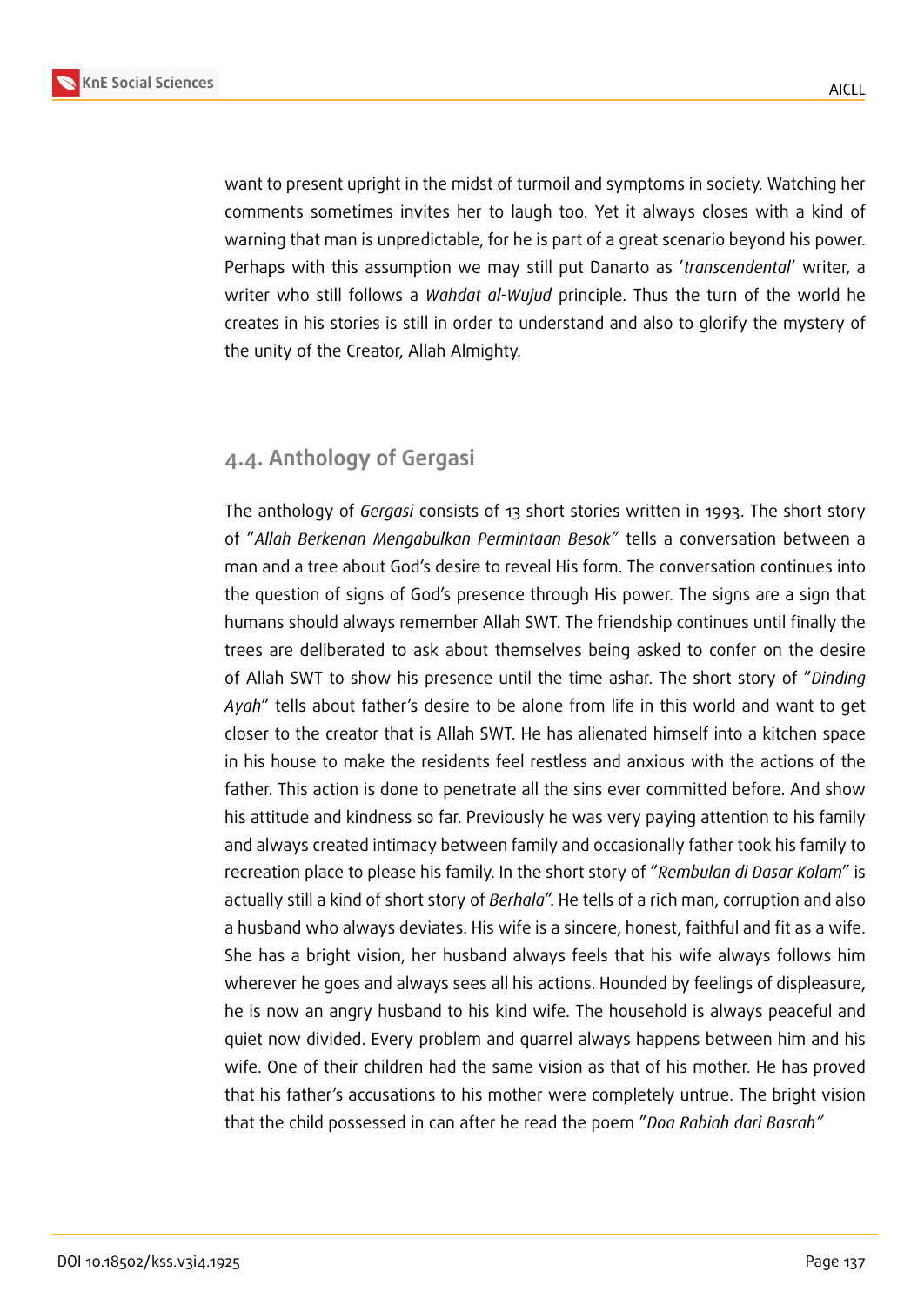

### **4.5. Anthology of Setangkai Melati di Sayap Jibril**

The anthology of "*Setangkai Melati di Sayap JIbril*" shows its artistic relevance and the author shows the themes of stories that do not merely move in an infinite world, the world described into everyday events. His work shows maturity in the process of creating. He has also proven himself as an author entering the maturity of tastes and insights such as his literary insight that whenever he writes we can find in the anthologies of his short stories Danarto no longer deals with what matters and how he composed a short story. Short story of "*Lempengan-Lempengan Cahaya*" is a compendium in writing this short story. The story chose a place in Palestine when Israeli troops fought in the *Al-Fatihah Surah, Ayat Kursi and Surah Al-Imran* verses 18-19 before all three were revealed to Prophet Muhammad SAW and then spread throughout the world. When the holy scriptures descend to the earth rumble, deserts and rock mountains burn, desert animals of all kinds of fears, palm trees burning into charcoal and clusters of clouds withholding sadness. Danarto builds the atmosphere of the beginning of this story as Muhammad Iqbal started the same thing in "*Javiah Namah"* or as Fariddudin Attar embarked on "*Musyawarah Burung-Burung*", the mystical atmosphere showing that clever authors paint cosmic consciousness. After received by Prophet Muhammad SAW during his apostolate, then the verses were later expanded by Muslims. The short story of "*Matahari Menari Rembulan Bergoyang*" tells about the trancendental experience faced by a Sufi woman named *Laila el-Tigris* about the sign that the angel of Jibreel descended back to earth to convey his revelation. The experience has become one of the most important parts of the Laila el-Tigris worship, an illiterate woman, the mother of four children who feed her family rather than selling handicrafts, a person who does not know about religion has turned into an *ustazah* who leads a study. In fact, the experience experienced by Laila el-Tigris was her experience over the years on spiritual matters. The experience faced by a woman who has such a high seat in the mystical world as experienced by Rabiah Adawiyah a woman from Basra. Some studies mentioned that the Sufi Al-JIli often met by the angel Gabriel. From his experience we can explore the path he takes, the mystical path full of mystery and willing to help the wanderers (darwish) who like whatever his character. The short stories of *"Setangkai Melati di Sayap Jibril", "Lempengan-Lempengan Cahaya", "Matahari Menari, Rembulan Bergoyang"* and *"Tongkat"* are short stories of Danarto that are not merely fantasy literature, for we also do not simply ignore elements of mysticism and Sufism that blended Danarto's short stories. This leads to a fusion between the real world and the unreal, the space and the time of restraint becoming blurred, the boundary and distance becomes the mysterious veil, leaving the reader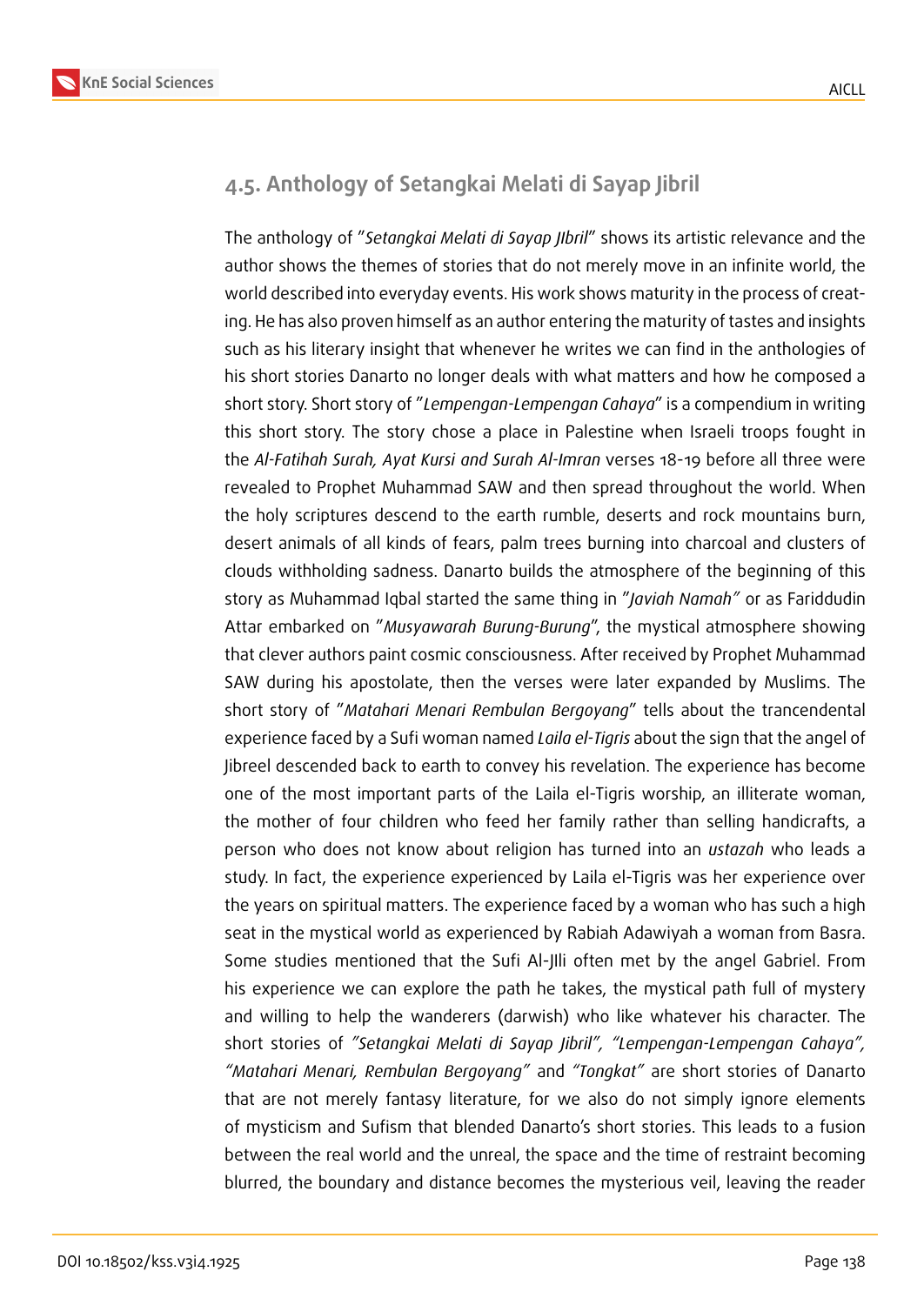

feeling astonished and encouraging the desire to enter it, the story becomes a space for the mystical experiences; this is what makes the literary text into a genre. It is no exaggeration that Danarto's short stories provide space for the ongoing process of appreciating mystical experiences, having the possibility for readers to recognize the various phenomena and phenomena that were originally considered normal and biased. There is a process of transcendence of experience in such a process, but also projected far ahead for civilization and human survival. The entire short story written by Danarto is abstract and the author has made a new breakthrough in the writing tradition of short stories. Danarto has also formed a new style of storytelling. The short stories by using trancendental approah are a form of their own reflection on life that is derived from the inner mirror of Indonesian people who tend to be raised in the traditional world of thought by connecting them through divine values. The anthology of the story presented by Danarto implies the kind of fairy tale of a solitary life response created by Danarto so beautifully. But it is worth praising the process of exploring Danarto's mind in the midst of writing his short story and this makes us feel interested to dissect fully and fully the side of its diversity.

# **5. Conclusion**

The trancendental approach into Danarto's short stories is a new development in the history of Indonesian literary journey depicting various aspects of life in society. The tendency of sufism which the author conjures up through his short stories is an experience faced by the author through the results of deep reflection and insight such as those experienced by earlier Sufi scholars. The mystical experience faced by the Sufi scholars has become a foundation for Danarto that is raised in his short story on the power of creativity and imagination rather than the author. The author also always mixes it with elements of Javanese culture that are very influential in him. When we read the short stories, then we feel something new, the reader seems to be invited to participate in giving comments, opinions and directly involved about various problems that always influence the story of the story rather than the short story. The earning of literary works of trancendental is a pursuit to experience the spiritual experience called tazkiyah-al-nafs. Through this mujahadah process someone will gain inspiration for trying to get the eyes of the basirah, the inspiration it gained is with the permission of Allah SWT, but as a result of visiting the sky or the inspiration that is obtained by the permission of Allah SWT. A writer writes for inspiration or inspiration so that the work that is born is not merely based on comparisons with literary works that have existed, but as a result of visiting the heavens or obtaining an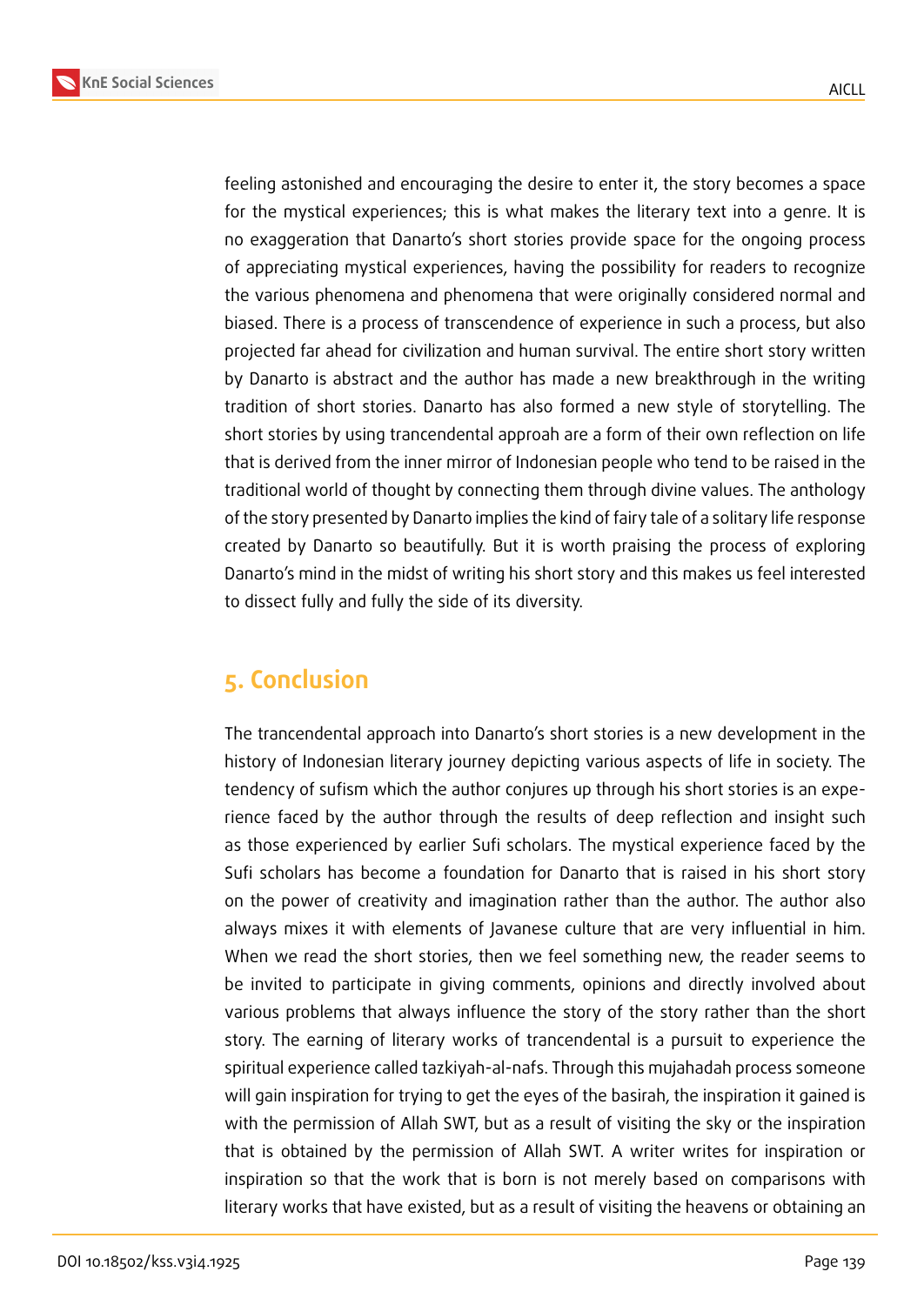

**KnE Social Sciences**

abundance of inner enlightenment. A writer must keep in touch with God, because in Islamic civilization, this relationship can be very clear through worship, dhikr, wirid and bertaqarrub. Worship like this needs to be done intensively with the presence of a full self that is present spiritually and physically. The art as an enlightenment illuminates how humans still remain in order to understand and glorify the oneness of the Creator.

# **References**

- [1] Aveling, Harry (2002). *Rumah Sastra Indonesia*. Magelang: Indonesia Tera
- [2] Budiman, Arief (1992) *Kembali Ke Akar Kembali Ke Sumber Esei-Esei Sastra Profetik dan Sufistik.* Jakarta: Pustaka Firdaus
- [3] Danarto. (1992) *Adam Ma'rifat*. Yogyakarta: Pustaka Firdaus
- [4] Danarto. (1996) *Berhala*. Jakarta: Pustaka Firdaus
- [5] Danarto. (1993) *Gergasi*. Yogyakarta: Yayasan Bentang Budaya
- [6] Danarto. (1987) *Godlob*. Jakarta: Pustaka Utama Grafiti
- [7] Danarto. (2001) *Setangkai Melati di Sayap Jibril.* Yogyakarta: Yayasan Bentang Budaya
- [8] Djoko Sapardi Damono. (1987). "Pengantar" dalam Danarto. *Godlob (Kumpulan Cerita Pendek)*. Jakarta: Pustaka Utama Grafiti
- [9] Djoko Sapardi Damono. (1993) *Sastra Indonesia Modern*. Jakarta: Dunia Pustaka Jaya
- [10] Fraenkel, Jack R, Norman R. Wallen & Helen H. Hyun (2012) *How to Design and Evaluate Research in Education*. New York: Mc Graw Hill
- [11] Hadi, Abdul W.M. (1996) *Sastra Sufi: Sebuah Antologi*. Jakarta: Pustaka Firdaus
- [12] James, Morris Winston (1981) *The Wisdom of the Throne: An Inttroduction to the Philosophy of Mulla Sadra*. New Jersey: Princeton University Press
- [13] Kayam, Umar (1991: 9) *Pengantar dalam Danarto, Berhala (Kumpulan Cerita Pendek). Jakarta*: Pustaka Firdaus
- [14] Kinarto, Slamet (1985) *Suatu Upaya Mencari Jalan Baru*. Jakarta: Pustaka Firdaus
- [15] Layun, Korrie Rampan (1980) *Cerita Pendek Indonesdia Sebuah Pembicaraan*. Yogyakarta: CV Nur Cahaya
- [16] Ling, Martin. (1989) *Wali Sufi Abad ke 20* (terjemahan. Abdul Hadi W.M). Bandung: Mizan
- [17] Mahmud, Amir (1990) *Danarto Mencari Zat Ilahi*. Jakarta: Yayasan Indonesia
- [18] Nietzche, Friedrich (2002) *Pendekatan Kebudayaan dan Masyarakat*. Yogyakarta: Bentang